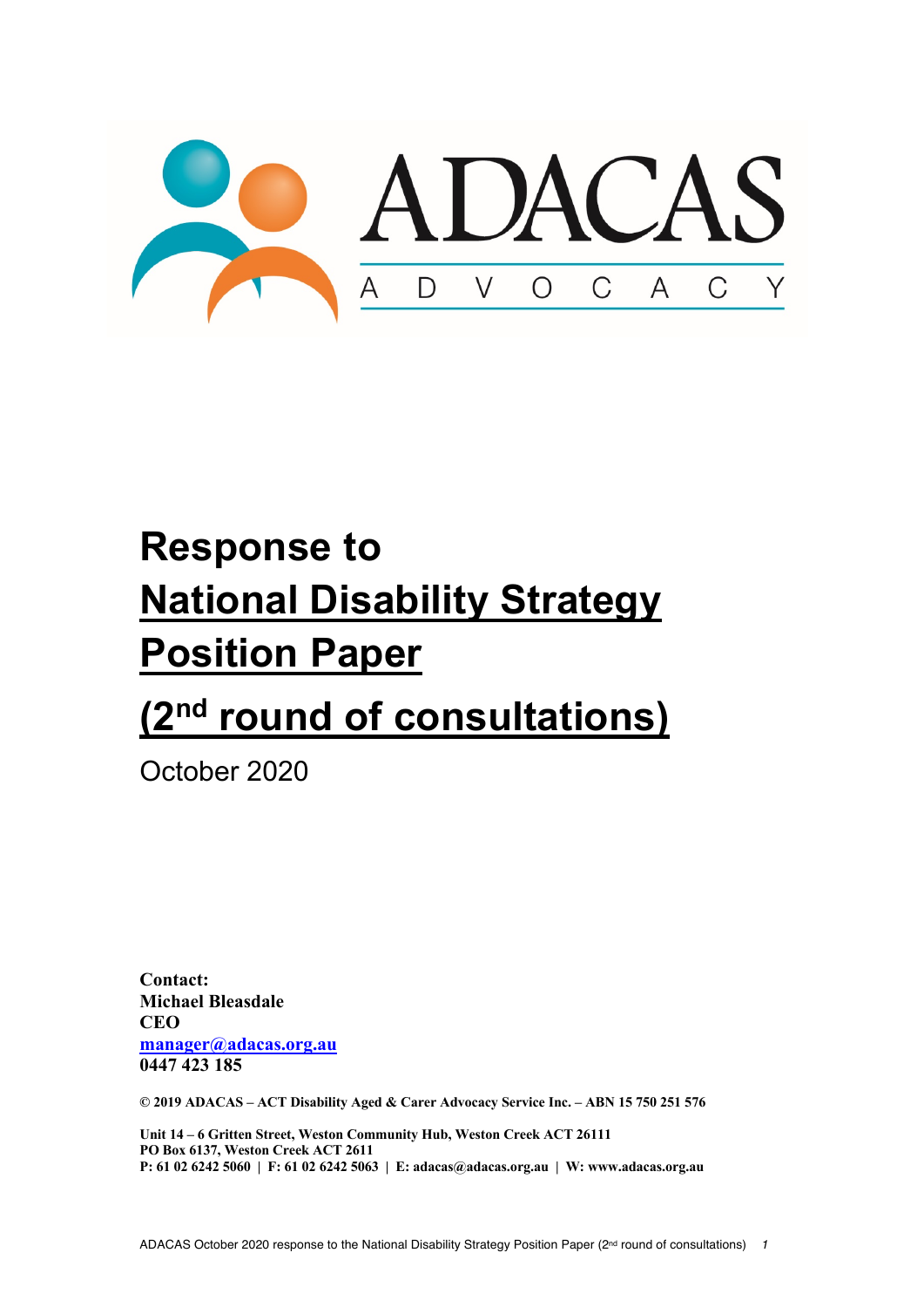This page is intentionally blank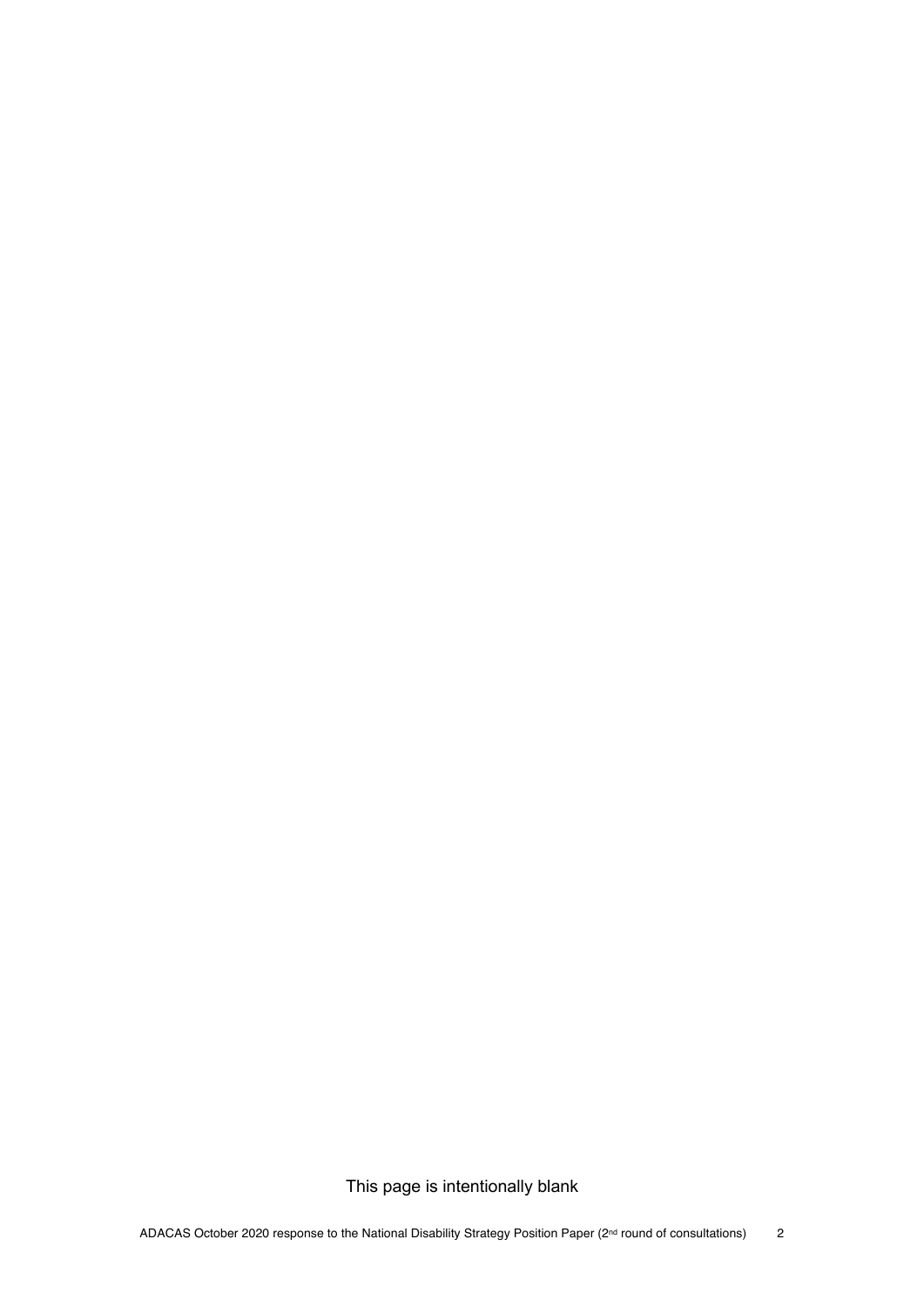### **Table of Contents**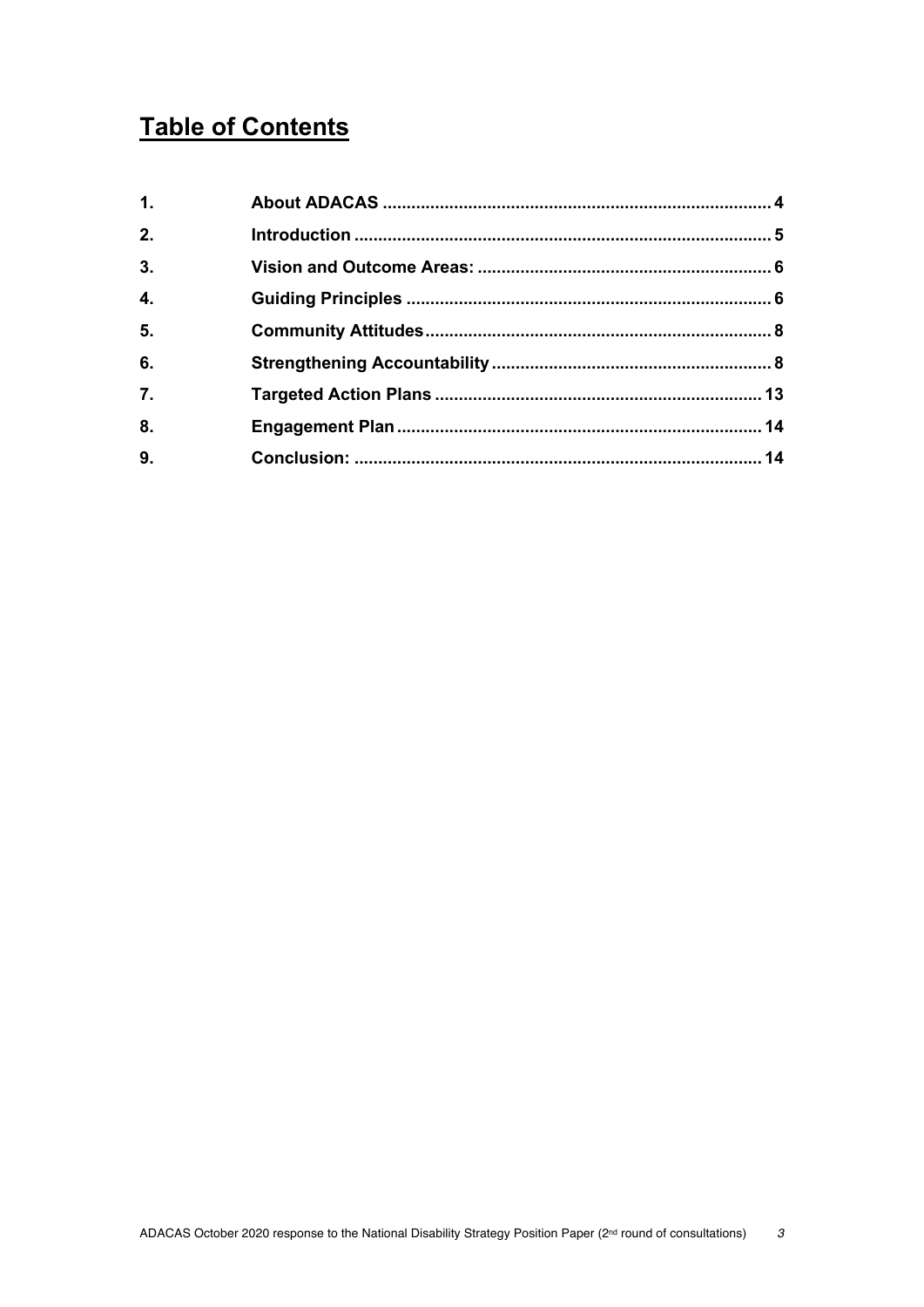### **1. About ADACAS**

The ACT Disability Aged and Carer Advocacy Service (ADACAS) is a humanrights focussed organisation, which provides:

- Individual advocacy for and with people with disability, people experiencing mental ill health (or psychosocial disability), older people, and carers.
- Support to people making submissions to the Royal Commission into Aged Care Quality and Safety, and/or the Royal Commission into Violence, Abuse, Neglect and Exploitation of People with Disability.
- Assistance with National Disability Insurance Scheme (NDIS) related appeals to the Administrative Appeals Tribunal
- Redress Scheme support services to people who are survivors of institutional child sexual abuse
- Aged Care Navigator assistance to older people seeking assistance to understand the aged care systems
- Community Connection support and outreach to people with disability and carers from culturally and linguistically diverse (CALD) backgrounds.
- NDIS support coordination to a number of NDIS participants.

ADACAS additionally has a Policy and Projects team which engages in systemic advocacy, delivers projects to embed supported decision making approaches in service systems and explores practical responses to issues arising through individual advocacy and supported decision making. This team also prepares and delivers fee-for-service training on aged and disability related topics.

ADACAS staff work with individuals who are "falling through the cracks" in current service systems, and facing barriers to their rights being upheld, and to an experience of equitable access to services. ADACAS offers issues-based advocacy, and the topics of advocacy are multiple and varied, ranging from housing, to access to justice, to psychiatric treatment order hearings, to quality of service issues, to child protection processes, to restrictive practice/ restraint/ seclusion, to substitute decision-making, to aged care service issues, to NDIS and NDIS appeals etc. '

ADACAS is a member of DANA, the Disabled Persons Advocacy Network, and OPAN, the Older Persons Advocacy Network.

ADACAS is based in Canberra and the ACT and has been providing free individual advocacy in this region for 28 years. ADACAS also provides free advocacy and information to people with disability in parts of NSW: specifically, in set areas of Shoalhaven, the Eurobodalla Hinterland, Batemans Bay, Broulee – Tomakin, Moruya – Tuross Head.

ADACAS acknowledges the language groups and Traditional Owners of the various lands on which we work: the Ngunnawal communities for our work in the Canberra area, the peoples from Dharawal and Yuin communities for our work on the NSW South Coast), and pay our respects to their Elders, and to all Aboriginal and Torres Strait Islanders in our communities.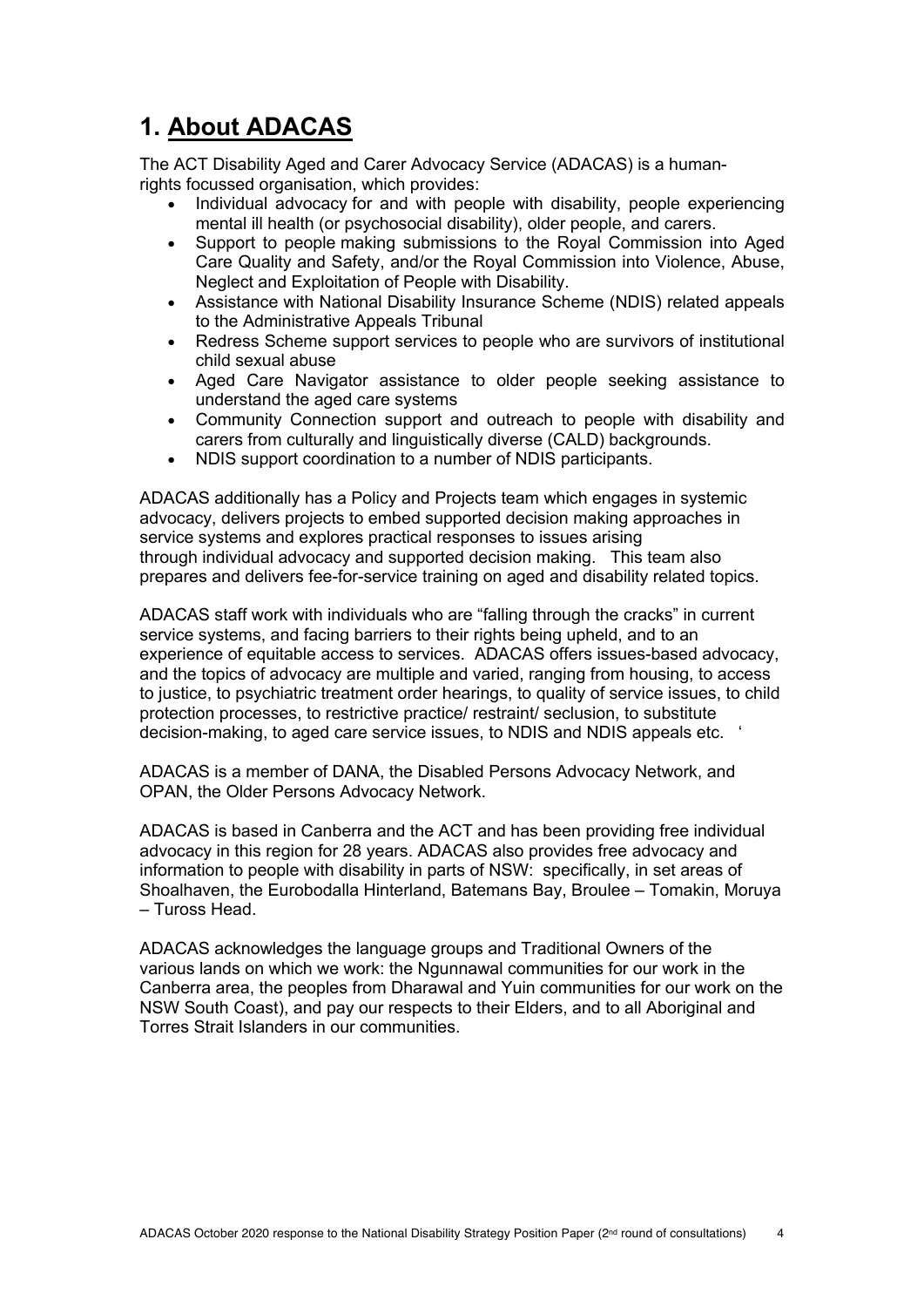#### **2. Introduction**

A strong National Disability Strategy (NDS) could play an important role in support of the changes needed to ensure that Australia fulfils its obligations to uphold the human rights of people with disability. These obligations include those outlined in the United Nations Convention on the Rights of Persons with Disabilities<sup>1</sup> and the many other international human rights treaties and conventions to which Australia is a party<sup>2</sup>. Australia has additional broader obligations to all people, that are important to uphold, for example: Australia's commitment<sup>3</sup> to the Sustainable Development Goals<sup>4</sup>. That the National Disability Strategy is currently being reviewed at the same time that a Royal Commissions into Violence, Abuse, Neglect and Exploitation of People with Disability, and a Royal Commissions into Aged Care Quality and Safety are both revealing horrifying truths about individual, organisation, policy, legislative and structural failures and the need for transformative change, is interesting timing. There is opportunity in taking account of the learnings to date from the Royal Commissions, but also the other learnings that have come from the experiences of people with disability through an unprecedented year of natural disasters in 2020 – bushfires, hailstorms, and now a pandemic.

For the NDS to function effectively  $-$  it is best developed as part of a partnership between government, with people with disability at the forefront (but also families/carers, advocacy/representative bodies and other stakeholders).

#### **The NDS, the numbers and the role of the NDS:**

There are approximately 4 million people with disability in Australia (18% of the population)<sup>5</sup>. Approximately 10% of these (400,000) are NDIS participants<sup>6</sup>. It is thus imperative that the new NDS focuses on all people with disability not solely the small percentage that will receive funding via the National Disability Insurance Scheme (NDIS).

The AIHW also report that the prevalence of disability increases with age, with "Around 1 in 8 (12%) people aged under 65 have some level of disability, rising to 1 in 2 (50%) for those aged 65 and over."<sup>7</sup> Given that to be eligible to apply for entry to the NDIS, you must be aged under 65, this means that most people with disability

<sup>1</sup> UN General Assembly (2007), United Nations *Convention on the Rights of Persons with Disabilities (UNCRPD): resolution / adopted by the General Assembly*, 24 January 2007, available via: https://www.un.org/development/desa/disabilities/convention-on-the-rights-of-persons-withdisabilities.html and accessed in October 2020.

<sup>2</sup> Law Council of Australia (2020), *Australia's International Human Rights Obligations website*, available at: https://www.lawcouncil.asn.au/policy-agenda/human-rights/australias-international-human-rightsobligations, accessed in October 2020.

<sup>3</sup> United Nations, (2018), *Voluntary Review of the Sustainable Development Goals*, available via: https://sustainabledevelopment.un.org/memberstates/australia, accessed in October 2020. 4 United Nations General Assembly (2015), *Transforming our world : the 2030 Agenda for Sustainable* 

*Development*, Sustainable Development Goals Excerpt: available via

https://www.un.org/sustainabledevelopment/sustainable-development-goals/, accessed in October 2020.

<sup>5</sup> Australian Institute of Health and Welfare (2020), *People with disability in Australia 2020: in brief.* Available via: https://www.aihw.gov.au/reports/disability/people-with-disability-in-australia-2020-inbrief/contents/how-many-people-have-disability, accessed in October 2020.

<sup>&</sup>lt;sup>6</sup> National Disability Insurance Agency (2020), Article on NDIS website: "There are now 400,000 NDIS participants"(August 2020), Available via https://www.ndis.gov.au/stories/5067-there-are-now-400000ndis-participants, accessed in October 2020.

<sup>7</sup> Australian Institute of Health and Welfare (2020), *People with disability in Australia 2020: in brief.* Available via: https://www.aihw.gov.au/reports/disability/people-with-disability-in-australia-2020-inbrief/contents/how-many-people-have-disability, accessed in October 2020.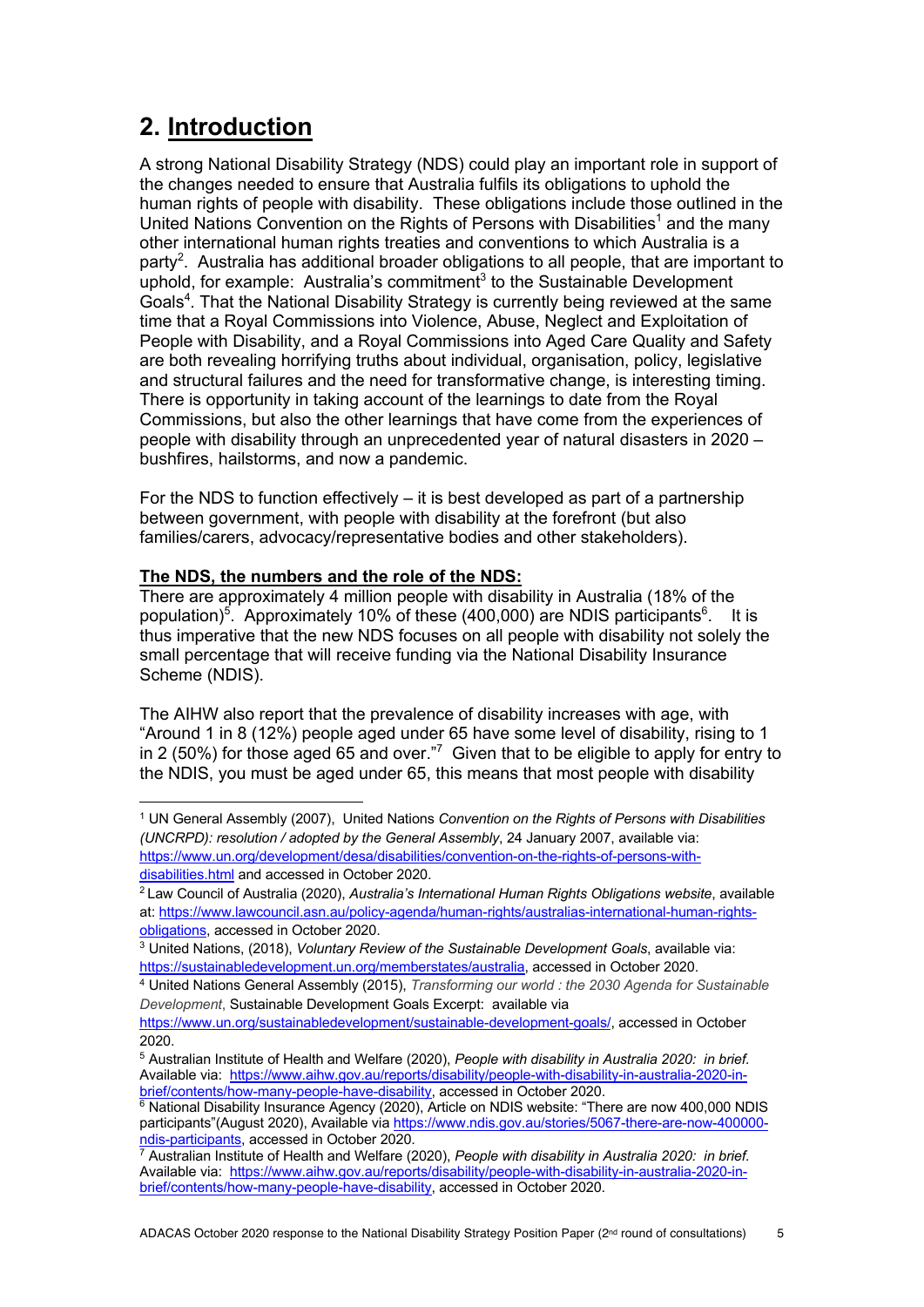over 65 receive any disability support services via other systems (such as the Aged care and health systems). It also means that community-based and government initiatives, such as the "Age-Friendly City" plan in the ACT, need to take into account the disability-related requirements of older people, and thus need to be at least referenced in the NDS. The NDS must take heed of the fact that the prevalence of disability increases with age, and be a strategy that provides support and leadership for the changes needed in ensuring rights are upheld for and with all people with disability across the lifespan.

The NDS also needs to be inclusive – which means explicitly acknowledging diversity and intersectionality. A gender lens should be applied to consider the impact of gender in processes and outcomes. There should be consideration of the impacts of class, of cultural and linguistic diversity, of having had experiences of trauma and abuse, of impacts of socio-economic context. Given the changes over the last 10 years, it is important that the NDS explicitly acknowledges that disability arising from mental ill health fits in scope (alongside other types of disability). There also needs to be consideration of the needs of regional/rural and remote communities where people with disability might be living.

### **3. Vision and Outcome Areas:**

**Question 1: During the first stage of consultations we heard that the vision and the six outcome areas under the current Strategy are still the right ones. Do you have any comments on the vision and outcome areas being proposed for the new Strategy?**

Whilst we support the outcome areas, we would suggest that two of them be renamed to ensure all aspects are adequately captured, specifically -

1. Economic Security should become "Economic Security, Employment and Housing"

5. Learning and Skills should become "Education, Learning and Skills" We make these suggestions in light of the importance of a strong (increased) focus and outcomes in each of these additional topics: especially in relation to Housing. Whilst we are advocating for Housing to be specifically named against a particular outcome area, we also recognise that access to safe, suitable and accessible housing has the potentially to positively impact outcomes across most if not all of the outcome areas.

### **4. Guiding Principles**

**Question 2: What do you think about the guiding principles proposed here?** The paper lists guiding principles in addition to those set out in Article 3 of the UN CRPD.

We consider that the principles set out in Article 3 of the UNCRPD should be explicitly included amongst the Guiding principles.

In relation to some of the other suggested principles, our comments:

• Involve and engage: whilst involving and engaging with people with disability is clearly important, in our view it is not enough - there needs to be a clear shift towards co-design and co-production – the sharing of power with people with disability and their families/carers and representative/advocacy organisations.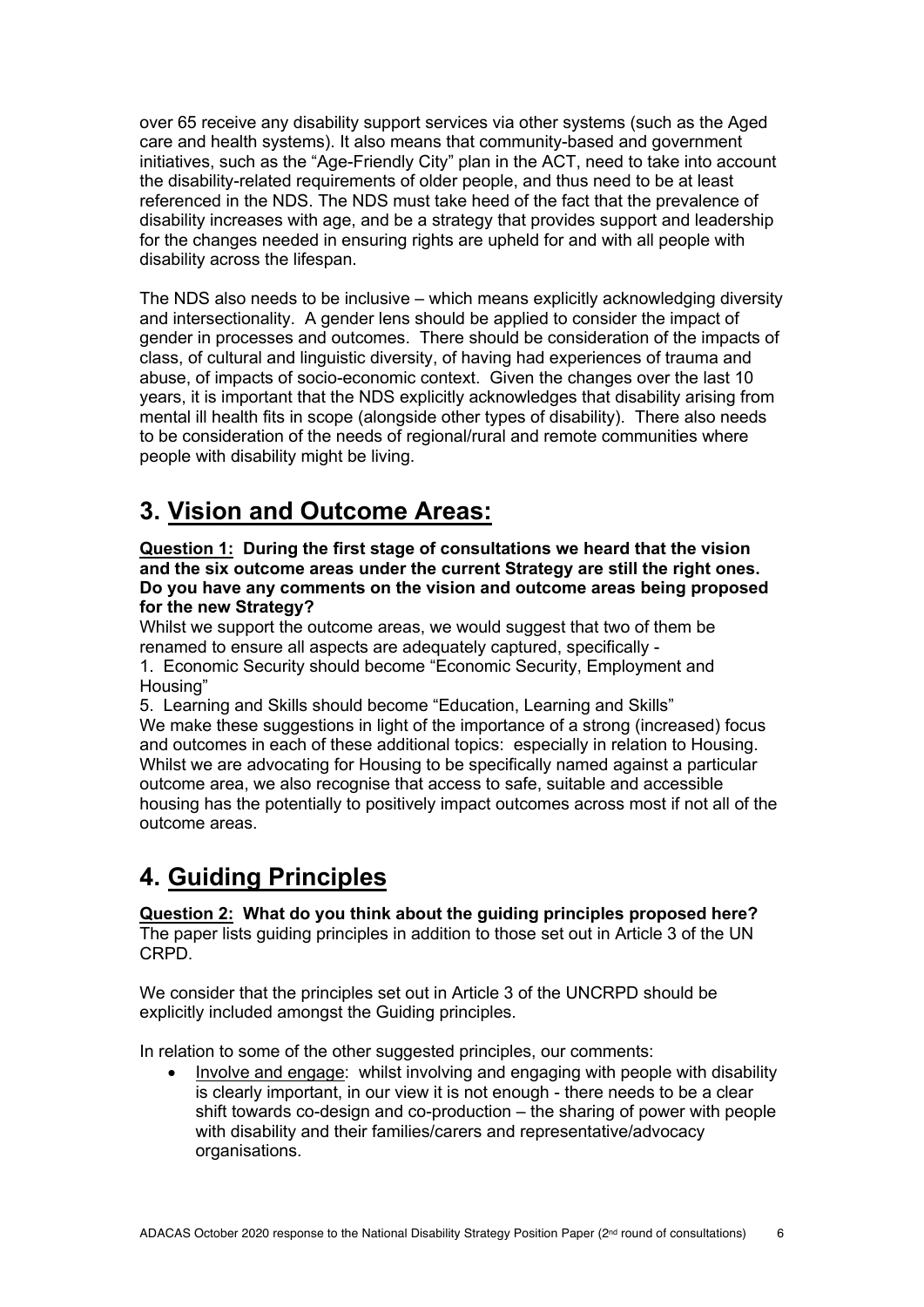- Design universally: we agree in principle but would like the wording in relation to this principle to reflect a commitment to ensuring that processes are accessible, and assistive technology is used. Given the existing body of literature about "universal design", we would suggest the principle include the words "universal design" rather than be framed "design universally".
- Engage the broader community: the wording needs to be refined and clarified – what is meant by engage? Are the community being asked to act? Is this in relation to awareness-raising, working with and educating? How does this relate to the community attitudinal change that is proposed (see our response to question 3 over the page).
- Address barriers faced by priority populations/: please define what priority populations are being referred to? How is it being decided which populations are priority populations?
- Support carers and supporters**:** this is an important guiding principle.

We would suggest additional principles:

- Decision-making and leadership by people with disability
- Uphold human rights
- Ensure that there is a disability-inclusive research-base and that approaches are evidence-informed
- Responds flexibly to the diversity of people with disability: the strategy should be a strategy for all people with disability and take account of/respond to the full dimensions of diversity, and also the breadth of experiences and systemic issues affecting people with disability such as access, the right to housing, income security and paid employment.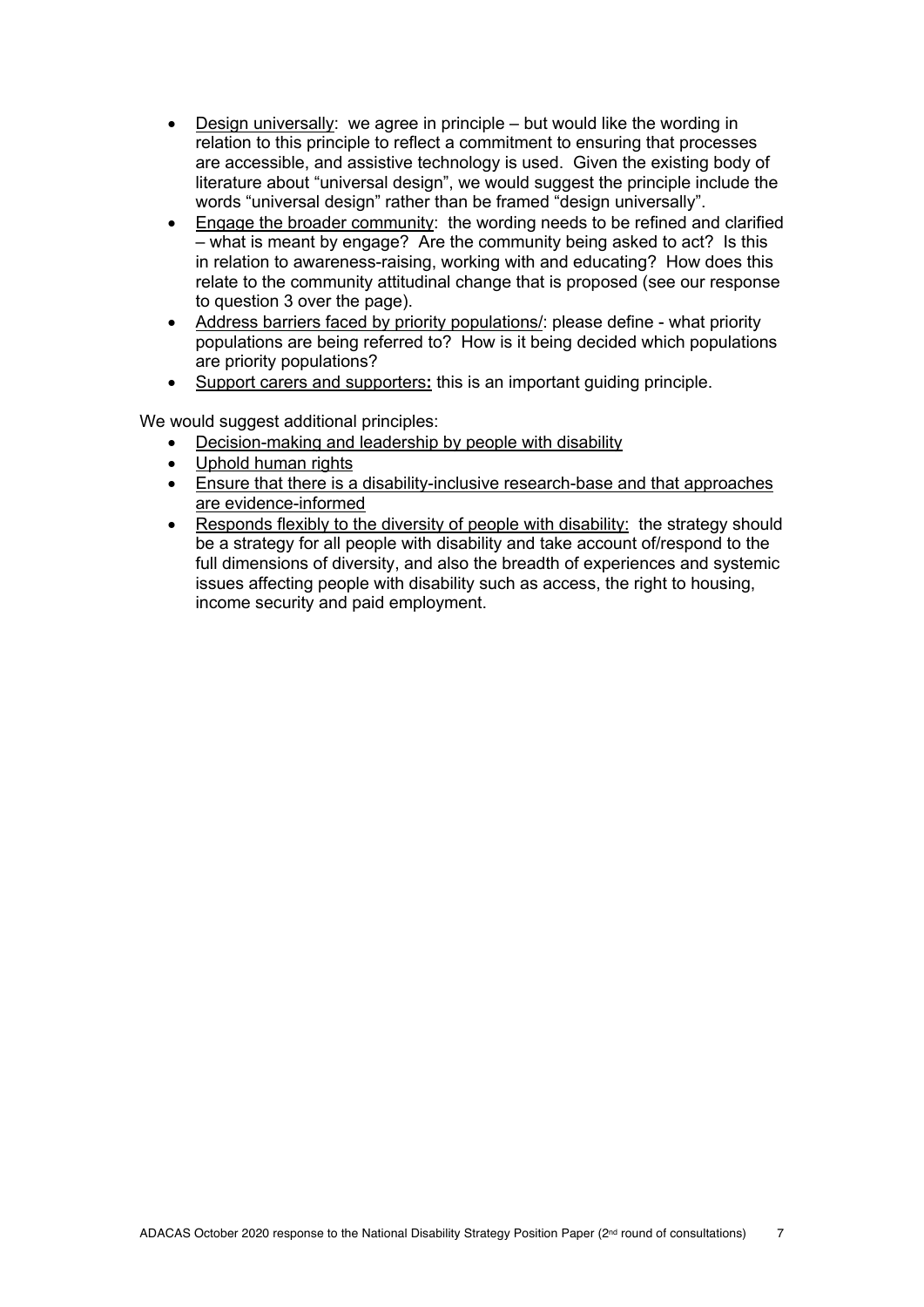### **5. Community Attitudes**

#### **Question 3: What is your view on the proposal for the new Strategy to have a stronger emphasis on improving community attitudes across all outcome areas?**

As a signatory to the United Nations Convention on the Rights of Persons with Disabilities (UNCRPD), Australia's awareness-raising obligations (Article  $8$ )<sup>8</sup> require Australia to combat stereotypes against and highlight strengths (capabilities) $9$  of persons with disabilities. These are in effect obligations to act to improve community attitudes. Given these obligations, and the negative impacts that stereotypes and misinformation about disability and rights can have: in our view it would be useful for the National Disability Strategy include a section on improving community attitudes.

Whilst recognising the importance that community attitudes change, it is imperative that any efforts to change community attitudes are well-thought out, research-based, effective and lead by people with disabilities and carers.

The approach towards and funding of changing community attitudes also need to be proportionate, manage known risks<sup>10</sup> and avoid a situation where too strong a focus (and too much funding towards) improving community attitudes occurs at the expense of the many other substantial outcomes being sought by people with disability.

### **6. Strengthening Accountability**

#### **Question 4: How do you think clearly outlining what each government is responsible for could make it easier for people with disability to access the supports and services they need?**

Whilst outlining which government is responsible for which actions is important, naming who has responsibility to date has not proved sufficient to address the issues that are too often arising between siloed entities, or when two governments, or two areas of government are (or should be) mutually responsible for improved outcomes as they affect individual people with disability. At present there are many examples of situations where the person with disability's rights and needs are not put first, where different governments or different departments within governments argue with each other, or try to avoid responsibility or move responsibility to the other party, all the time not providing support to the person with disability despite their right to such support/s.

We provide a few examples:

• Interface issues between the NDIS and other sectors: ADACAS Advocates assist people who are appealing NDIS decisions. Some of the appellants are people with disability are seeking entry (or re-entry) to the scheme, others are

<sup>8</sup> UN General Assembly (2007), Article 8 of the United Nations *Convention on the Rights of Persons with Disabilities (UNCRPD): resolution / adopted by the General Assembly*, 24 January 2007, available via: https://www.un.org/development/desa/disabilities/convention-on-the-rights-of-persons-withdisabilities/article-8-awareness-raising.html and accessed in October 2020.

<sup>9</sup> UN General Assembly (2007), Article 8 of the United Nations *Convention on the Rights of Persons with Disabilities (UNCRPD): resolution / adopted by the General Assembly*, 24 January 2007, available via: https://www.un.org/development/desa/disabilities/convention-on-the-rights-of-persons-withdisabilities/article-8-awareness-raising.html and accessed in October 2020.

 $10$  Christiano, Ann and Neimand, Annie (2017), "Stop Raising Awareness Already", an article in the Stanford Social Innovation Review, available online at:

https://ssir.org/articles/entry/stop\_raising\_awareness\_already and accessed in October 2020.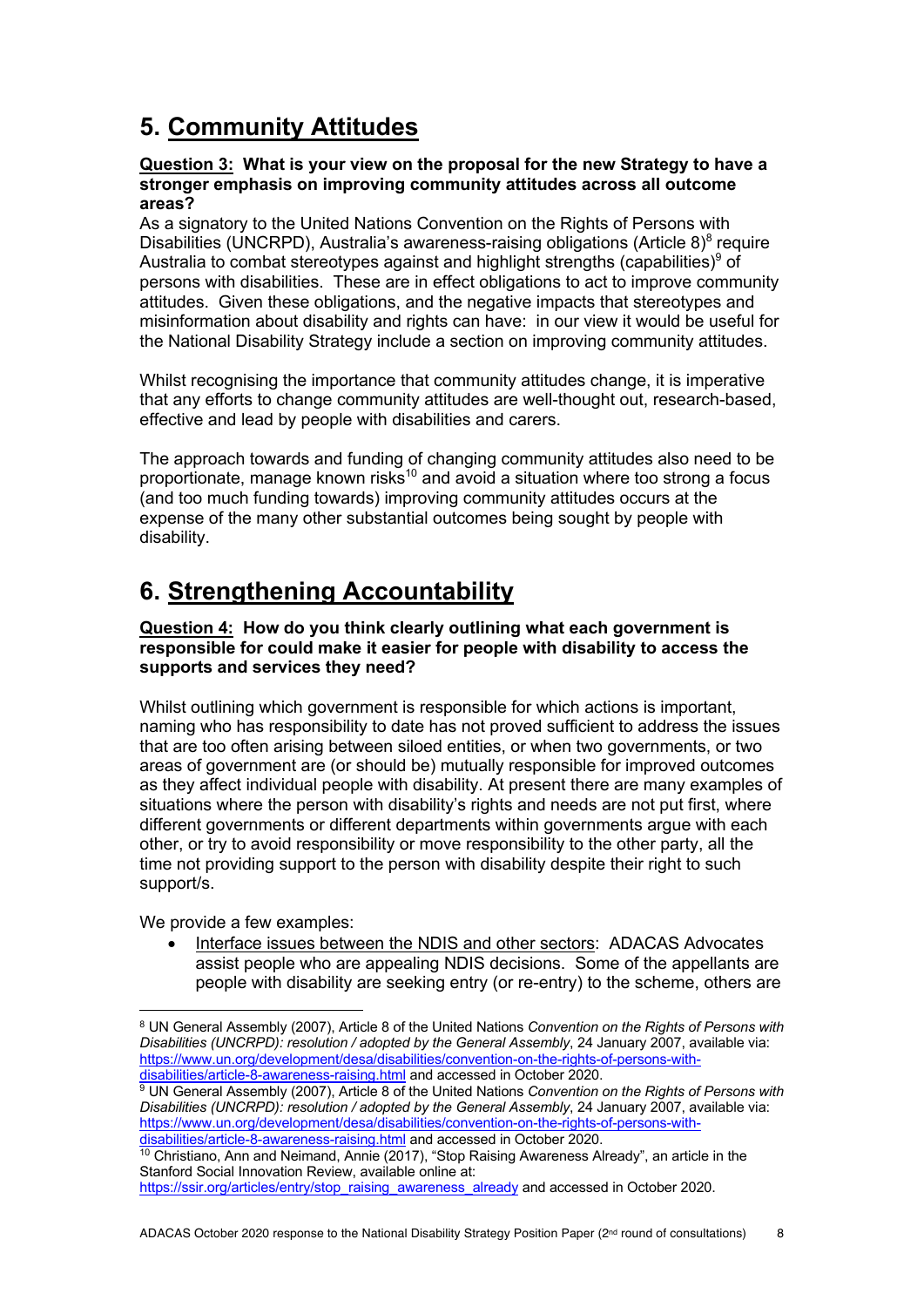current NDIS participants seeking a suitable level of supports. We see daily the issues that arise when there is a need for support in a situation where there is a dispute between governments as to who should respond. Disputes frequently arise between the NDIA and the Health systems about who is responsible to fund specific supports. In the meantime, instead of the support being provided, and the governments resolving the dispute in the background, at present, the person usually is put in the middle of the issue, sent back and forth between systems and frequently subjected to long delays during which period they do not have vitally needed supports.

• Interface issues between the Commonwealth and State Governments affecting people receiving aged care services, especially people living in residential aged care. The Commonwealth government funds the aged care system and services. State/territory governments fund healthcare services. The rate of mental ill health for older people living in residential aged care is much higher than that of older people living in the community. Despite this, aged care residents who experience mental ill health (many of whom also have a co-occurring disability) do not currently have equitable access to mental health supports. In our view, a (false) distinction is drawn between "welfare" supports, and "mental health" supports, with both governments not adequately funding or ensuring sufficient access to either of these integral and inter-related supports.

It is imperative that there be regular high-level cross-departmental and whole-ofgovernment approaches to addressing shared responsibilities.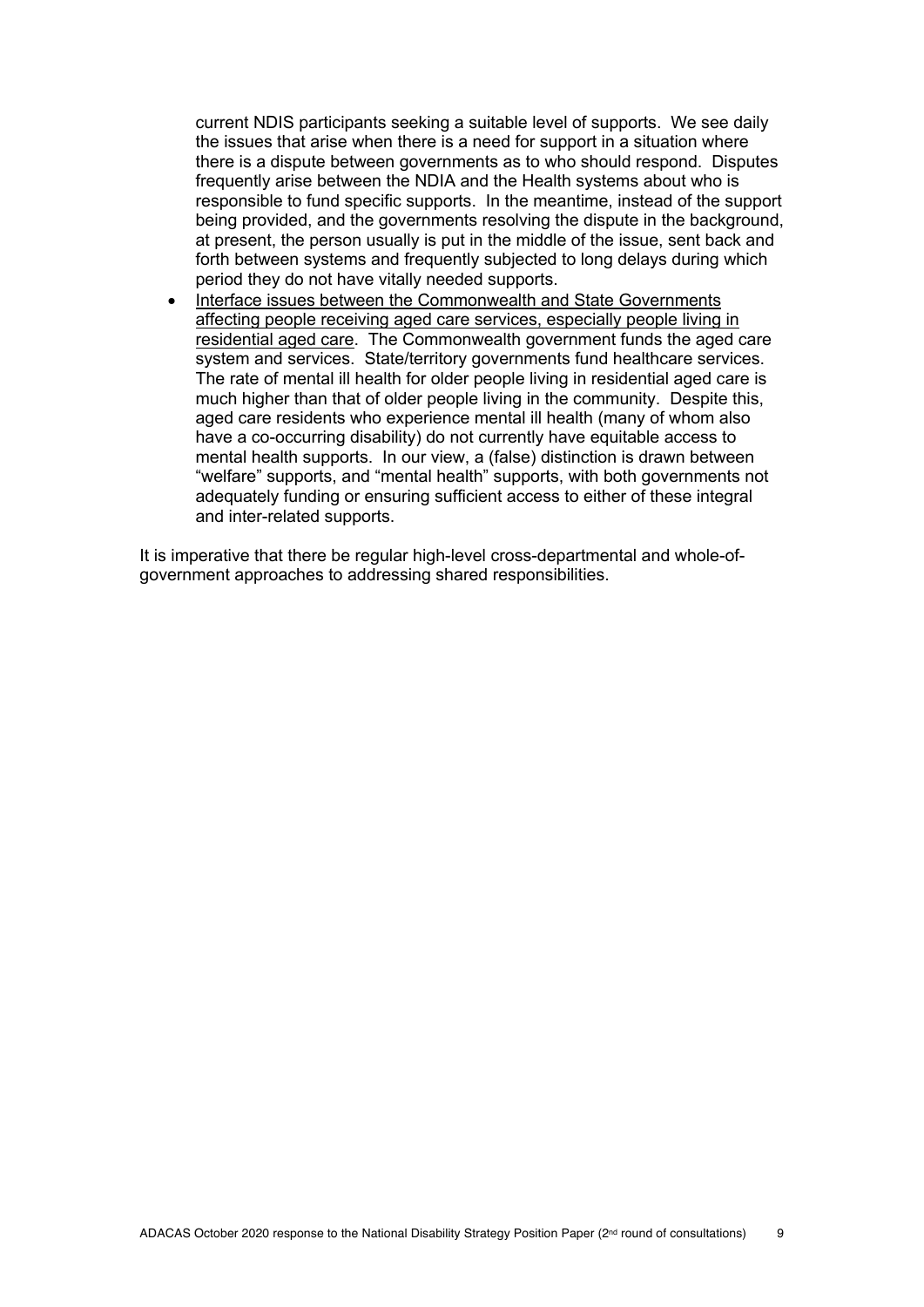#### **ADACAS feedback re Strengthening Accountability**

In looking at how accountability can be strengthened, we recommend:

- That co-design and co-production between government with people with disability, their families/carers, representative and advocacy organisations and other key stakeholders be coordinated and required at all levels (not solely at national levels, but also at local and state levels), and especially in the development of targeted action and engagement plans.
- That accountability is focussed on accountability to all people with disability and their families/carers, not solely the 10% of people who are NDIS participants.
- Ensuring that efforts to achieve change are informed by robust academic research and science, and the evidence-base around how change is achieved.
- That there is Independent reporting against outcomes (perhaps by the Productivity Commission, in conjunction with disabled persons representative and advocacy organisations) and independent monitoring of efforts to ensure co-design/co-production processes.
- Increased funding for disabled people's organisations, disability representative organisations and especially for individual advocacy to work with people with disability, people with mental ill health of all ages, in recognition that systemic and independent advocacy provide a vital safeguarding role to assist people in having rights upheld.
- That, as suggested during the National Disability Strategy September 2020 forum hosted by the Human Rights Commission:
	- o that there is a robust data, research and evidence plan, to help as part of a framework for accountability.
	- o That there is a strong cross-portfolio approach within government to ensuring that there is the necessary leverage and commitment to achieve the necessary change.
- Invest in better training disability support workforces (whether these are community funded, funded through disability or aged care or other systems), so that they are better able to support good practice/outcomes.
- That there is a much more nuanced and deliberate effort to specifically address siloing, and interface issues between government departments and between governments. We highlight housing as an example of a topic where specific targeted practical action is needed, and one where siloing (and not working together cross-departmentally for solutions) can have a particularly damaging impact.
- That reporting on progress to achieving outcomes be public, transparent, regular, and meaningful. It should include evidence and explanation as to any progress being made. National data should be reported publicly to Parliament, and made available online, and in addition to the National deadlines, there should be transparent public reporting at the local level on progress towards the jurisdictional related changes to achieve the needed ends.
- Monitoring and evaluation should be outcome based, and ongoing, and fed directly back into to those driving initiatives to achieve change, such that adjustments can occur as more is learnt along the way.

ADACAS endorses the comments by ACTCOSS, in their submission to the Senate Standing Committees on Community Affairs in 2017 about accountability and the National Disability Strategy:

"Noting that the Strategy is a whole of government and whole of community strategy, we would support consideration being given to innovative, tailored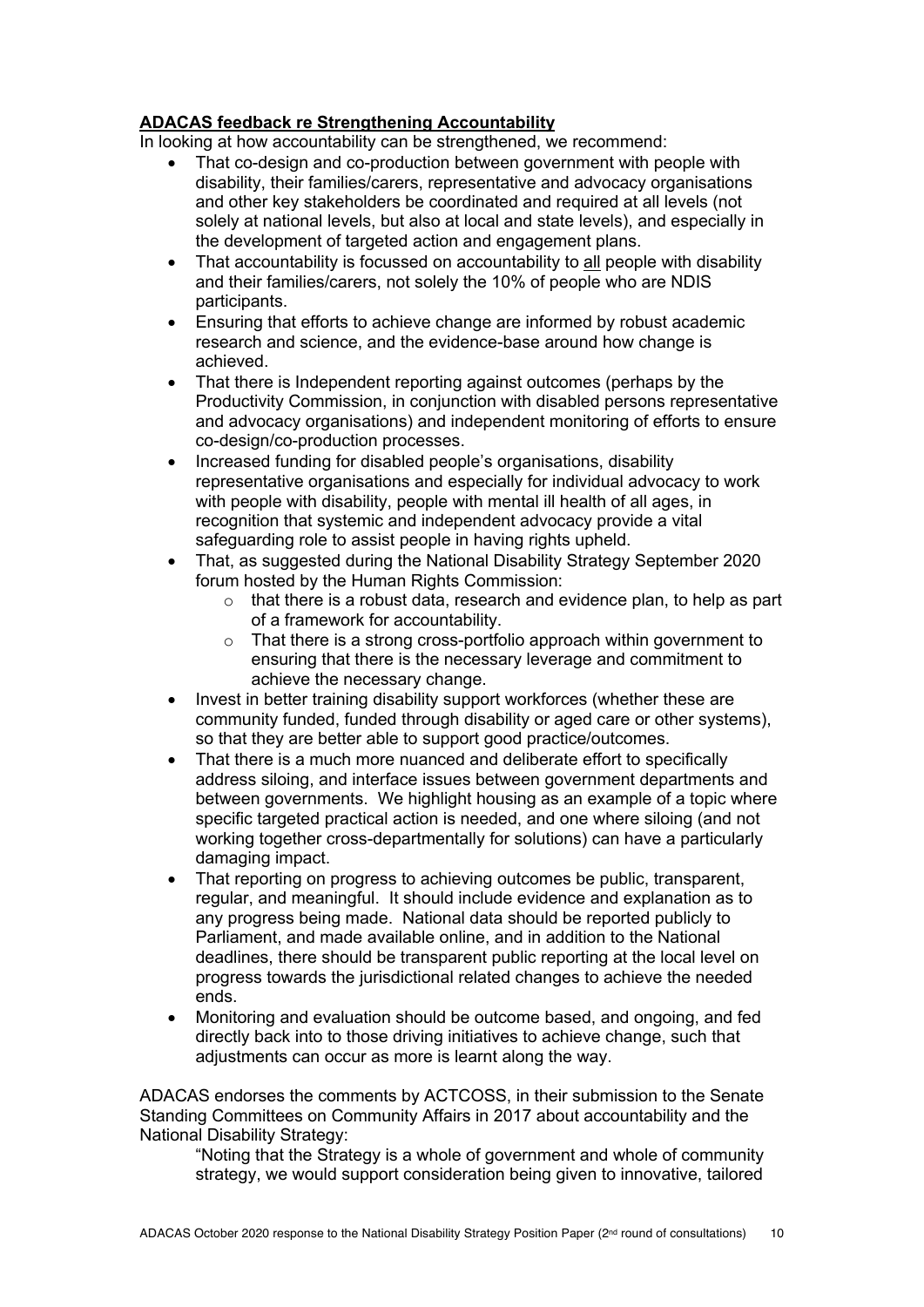and fit for purpose methods of tracking progress under the Strategy including the option of using deliberative methodologies such as a Citizen's Jury.

People with disability also experience dual disadvantage and multiple vulnerabilities, especially to violence. Aboriginal and/or Torres Strait Islander peoples, people from culturally and linguistically diverse backgrounds and people who identify as LGBTI who also have a disability also have poor outcomes in a range of life areas.

We support linking NDS to other frameworks, such as the National Plan to Reduce Violence against Women and their Children, Closing the Gap and the National Framework for Protecting Australia's Children. There should also be links to frameworks which address the needs of people in dual disadvantage."<sup>11</sup>

ADACAS recommends that people with disability are paid for their time and the lived experience expertise that they bring to any accountability mechanisms such as codesign/co-production efforts, and Citizen's jury. We also observe that systemic advocacy/disability representative organisations (such as, here in the ACT, Women with Disabilities ACT (WWDACT)), if funded appropriately, can provide robust insights into the experiences and concerns of people with disability, and that this can be a path to add additional insight.

**Question 5: How do you think the Strategy should represent the role that the non-government sector plays in improving outcomes for people with disability?** (Examples of the non-government sector include big, medium and small businesses, community organisations, employees of these businesses, private research, investment organisations and individuals.)

After people with disability, and their families/carers, non-government organisations, especially those which focus on amplifying the voices of people with disability (including disabled persons organisations, disability and carer representative/advocacy organisations), should be the next partners with government on achieving the strategic aims being set. Many non-government organisations are a vital part of the disability support infrastructure, and can be positioned well to lead, contribute towards and participate in change. Along with people with disability and family/carers, disabled persons organisations, disability representative organisations and advocacy organisations are especially well-placed to provide alerts around what needs to be improved/ what is not working and contribute towards solutions. We encourage greater levels of funding towards these organisations accordingly.

It is important also to recognise that the non-government sector is not one single homogenous group. Any representation of this sector (and planning for its multiplicity of roles) must occur in a nuanced way, and adequately and accurately reflect and take account of the diversity of sector. The values and practices of organisations can vary widely, as can organisational size, focus and scope. There can be massive differences between the role of for example, some of the large multinational not for profits as compared with some of the small locally based medium-sized private businesses, when compared again with advocacy and human rights organisations.

<sup>11</sup> ACT Council of Social Service (ACTCOSS) (2017), *Submission – Delivery of outcomes under the National Disability Strategy 2010-2020 to build inclusive and accessible communities,* available via: https://www.actcoss.org.au/sites/default/files/public/publications/2017-submission-delivery-of-outcomesunder-national-disability-strategy-2010-20.pdf, accessed in October 2020.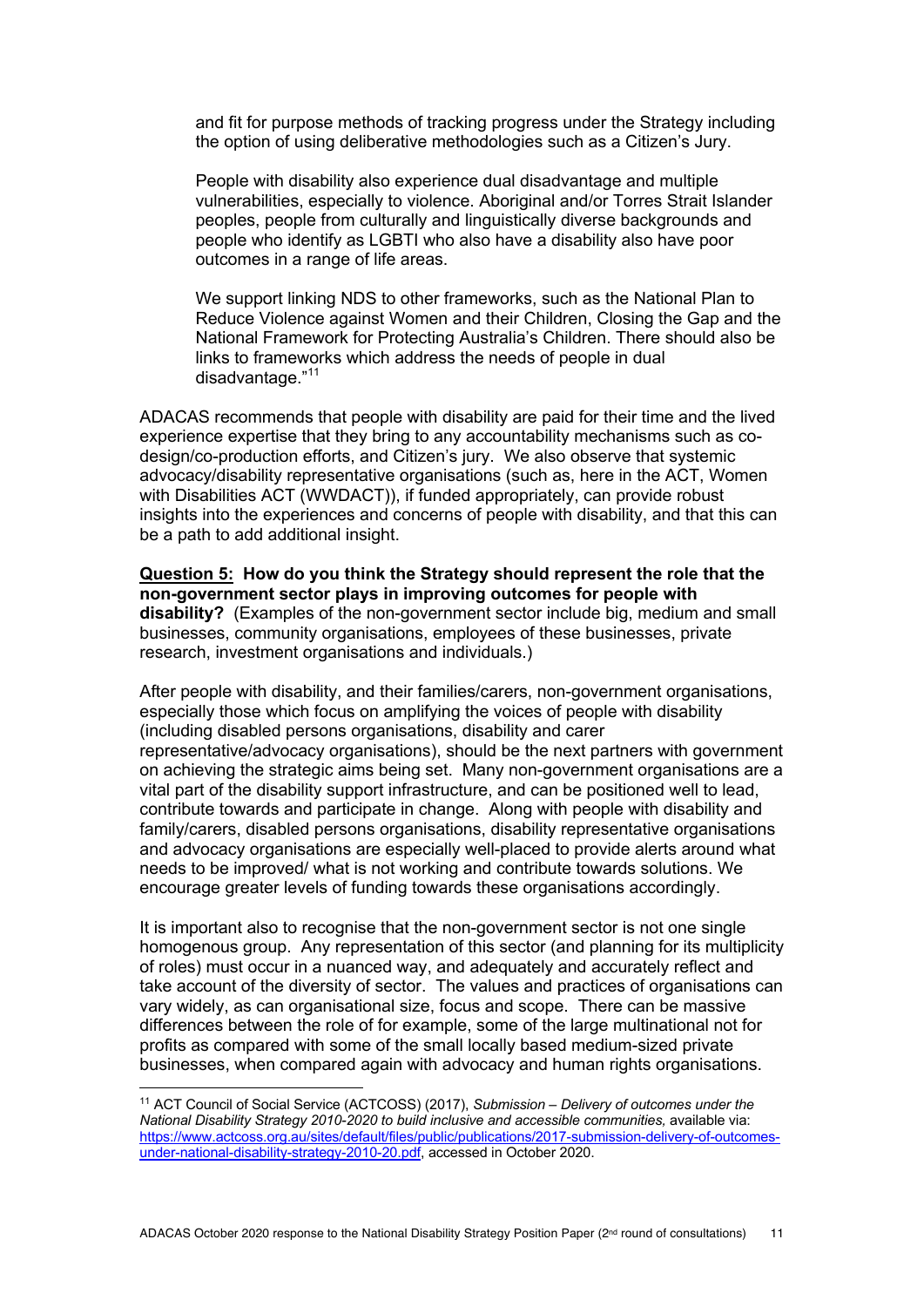For the NDIS, the NDIA continues to have a huge influence on orienting direct service delivery organisations towards more business-focussed practices (away from more flexible models which ironically, in some situations had in the past been able to offer more choice and control for people with disability). There is value in the diversity of the sector: in further developing the National Disability Strategy, we encourage government to recognise and work with the non-government sector in its diversity to seek to exceed desired outcomes.

We note also and support efforts in the ACT to improve the power balance, dynamics and approach between government and non-government organisations, by further developing and strengthening partnerships in efforts to look at commissioning as a strategy for social impact<sup>12</sup>. Given the need for greater co-design and co-production as the National Disability Strategy is developed, we encourage similar considerations to occur on how partnerships might be improved and power better shared with people with disability, carers, and also the relevant elements of the non-government sector.

#### **Question 6: What kind of information on the Strategy's progress should governments make available to the public and how often should this information be made available?**

This is another topic where co-design/co-production is vitally important. Government must be partnering and sharing power with people with disability, families/carers, disability representative and advocacy organisations and other key stakeholders in a process to determine how progress should best be measured in the different domains.

In our view Government should afford a higher priority to the status of the NDS and its commitment to meeting its obligations as a signatory to the Optional Protocol of the CRPD, and make comprehensive information available to the public on the Strategy's progress. Ideally the Prime Minister should be reporting to Parliament on progress towards outcomes annually. Progress should be measured in a diverse range of ways, and should include both quantitative and qualitative approaches.

There needs to be a balance struck to ensure that reporting happens frequently enough to ensure that progress is on track, and for accountability purposes (and to allow for adjustments to occur in response to the reports as needed), but also at the same time, not so frequently that too much time is taken away from the achieving the outcomes sought under the strategy. We note that there were concerns about the timeliness of the bi-annual reporting highlighted in relation to the last National Disability Strategy<sup>13</sup>, and that timeliness of reporting is crucial. We believe there should be consideration of staggering some of the reporting timelines and that timelines should match local jurisdictional opportunities for change.

<sup>12</sup> ACT Government (2019), Strengthening Partnerships: Commissioning for Social Impact website and submissions, available via:

https://www.communityservices.act.gov.au/about\_us/strategic\_policy/strengthening-partnershipscommissioning-for-social-impact/strengthening-partnerships-discussion-paper-no-1, accessed in October 2020. 13 ACT Council of Social Service (ACTCOSS) (2017), *Submission – Delivery of outcomes under the* 

*National Disability Strategy 2010-2020 to build inclusive and accessible communities,* available via: https://www.actcoss.org.au/sites/default/files/public/publications/2017-submission-delivery-of-outcomesunder-national-disability-strategy-2010-20.pdf, accessed in October 2020.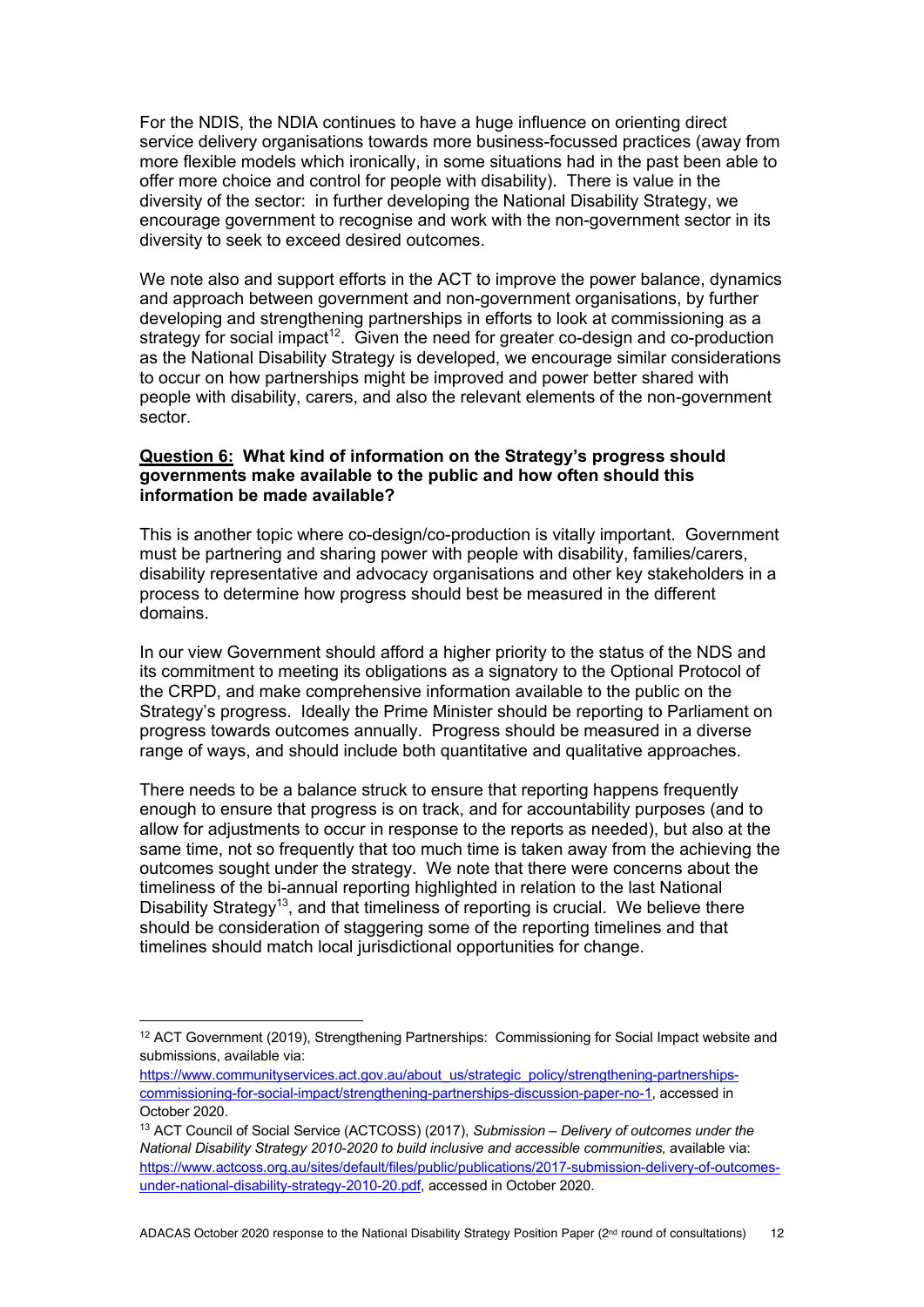In terms of what should be measured/considered ADACAS believes there should be a set of robust but meaningful indicators established, which includes both lead and lag indicators. In addition, there should be indicators in relation to overrepresentation of people with disability experiencing negative life events, e.g. a reduction in numbers of people with disability becoming homeless, reductions in numbers of people with disability being incarcerated, reduction in numbers of people with disability experiencing inequitable experiences of the health system etc.

There should also however be measures that are examining the data on strengthsbased outcomes, evidence being measured that people with disability are having their rights upheld and opportunities made equitably available to them For example that there is a marked increased numbers of people with disability (anonymously) reporting that their workplace is both supportive and inclusive, a marked increase in the numbers of people with disability reporting good access to educational opportunities, etc.

Indicators should also be relevant to diverse types of approaches, for example we would expect that the NDS should encourage additional legislative reform that upholds the rights of people with disability, i.e. legislation that:

- strengthens human rights protections, and ensures much greater efficacy of the disability discrimination act (and the mechanisms by which it is ensured that compliance occurs), such that the responsibility does not continue to fall primarily onto people with disability to themselves pursue discrimination complaints, and/or litigation personally in order to seek to require change to occur.
- embeds additional universal design principles across relevant legislation (in fields as diverse as housing (national construction code), education, justice etc).

Any reporting of the NDS needs to be able to measure progress towards this occurring. It would be acceptable for there to be an overarching schedule of reporting, but also schedule of reporting that is tailored to jurisdictions. We also support calls from organisations such as ACTCOSS for there to be innovative mechanisms to assess impact of the strategy, including ideas such as citizen juries, with broad and diverse representation (see page 9 of this report for more information on this suggestion).

### **7. Targeted Action Plans**

#### **Question 7: What do you think of the proposal to have Targeted Action plans that focus on making improvements in specific areas within a defined period of time (for example within one, two or three years?)**

We agree that targeted action plans that focus on making improvements in specific areas within a defined period of time, if resourced appropriately, can be a mechanism to generate change. We observe that the success of any such action plans will depend both on the quality of the process by which they are developed, and the quality of the final plans, and that adequate resourcing is made available.

We recommend that they be developed via robust co-design processes in partnership with people with disability and their families/carers, representative and advocacy bodies and other stakeholders. We note that we would expect that there would need to be a variety of plans as different opportunities/timings/actions will be relevant in different areas of Australia/settings (i.e. rural/regional areas vs